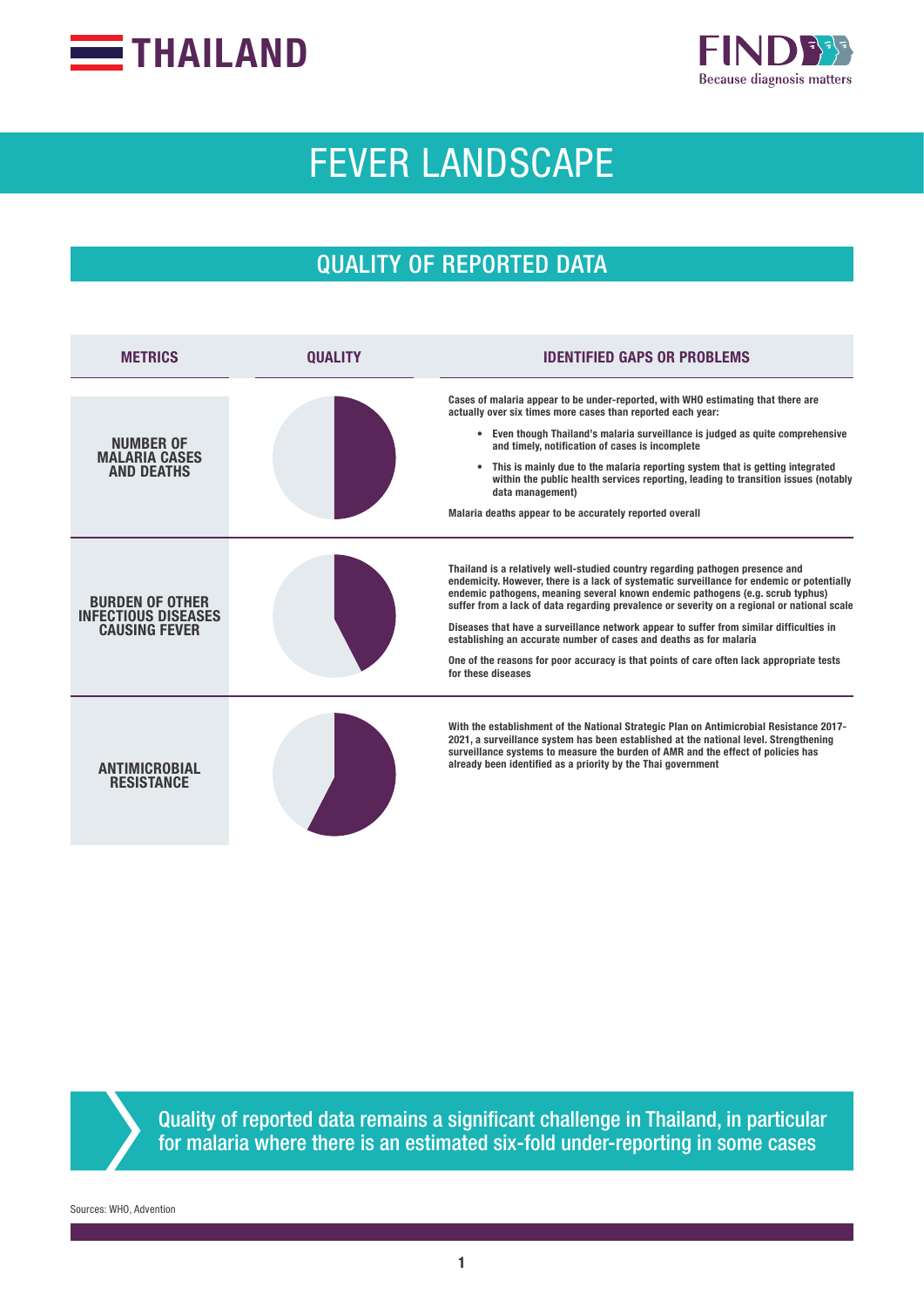

# FOCUS ON MALARIA SITUATION

#### API\* OF Pf (2017)

API\* OF Pv (2017)



 $50 - 100$  $>100$ 

API: ANNUAL PARASITE INCIDENCE

#### TEST POSITIVITY IN PUBLIC HOSPITALS

|                                                                  | 2005 | 2010 | 2017    |
|------------------------------------------------------------------|------|------|---------|
| <b>Share of suspected</b><br>cases tested<br>(RDT or microscopy) | 100% | 100% | 100%    |
| <b>Test positivity</b><br>(RDT or microscopy)                    | 2%   | 2%   | $< 1\%$ |

#### MALARIA EPIDEMIOLOGICAL PROFILE (2016)

| Parasite<br>prevalence<br>per 1,000                     |                                                   | <1                                                   |                                                                |  |  |
|---------------------------------------------------------|---------------------------------------------------|------------------------------------------------------|----------------------------------------------------------------|--|--|
| <b>Population in</b><br>area:                           | <b>Malaria</b> free                               | Low<br>transmission<br>(0-1 case per<br>$1,000$ pop) | <b>High</b><br>transmission<br>$($ >1 case per<br>$1,000$ pop) |  |  |
|                                                         | 34M<br>$(50\%)$                                   | 28.5M<br>(42%)                                       | 5.4M<br>(8%)                                                   |  |  |
| <b>Major</b><br>plasmodium<br>species                   | <i>P. falciparum</i> : 42%; <i>P. vivax</i> : 58% |                                                      |                                                                |  |  |
| Drug resistant<br>malaria                               | Yes in some areas                                 |                                                      |                                                                |  |  |
| <b>Estimated tested</b><br>cases                        | 1.1M                                              |                                                      |                                                                |  |  |
| <b>Reported</b><br>confirmed cases<br>(health facility) | 8K                                                |                                                      |                                                                |  |  |
| <b>Estimated cases*</b>                                 | 52K [16K-150K]                                    |                                                      |                                                                |  |  |
| <b>Reported deaths</b>                                  | 33                                                |                                                      |                                                                |  |  |
| <b>Estimated deaths*</b>                                |                                                   | <50                                                  |                                                                |  |  |

50% of the Thai population is living in an at-risk transmission zone

Malaria positive rate has been decreasing over the last decade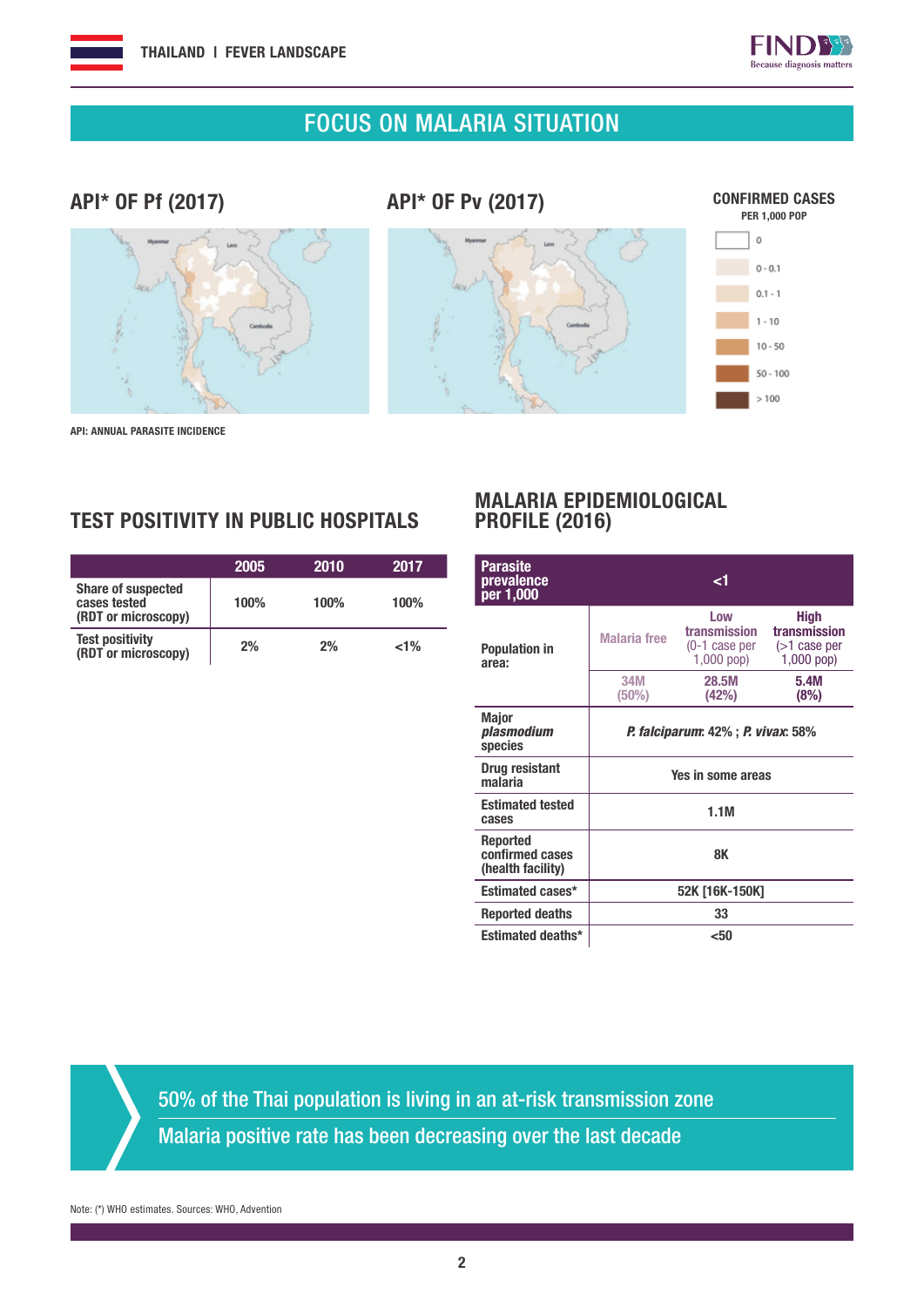#### NATIONAL MALARIA STRATEGY PLAN AND SURVEILLANCE





Sources: WHO, PMI, PATH MACEPA, Advention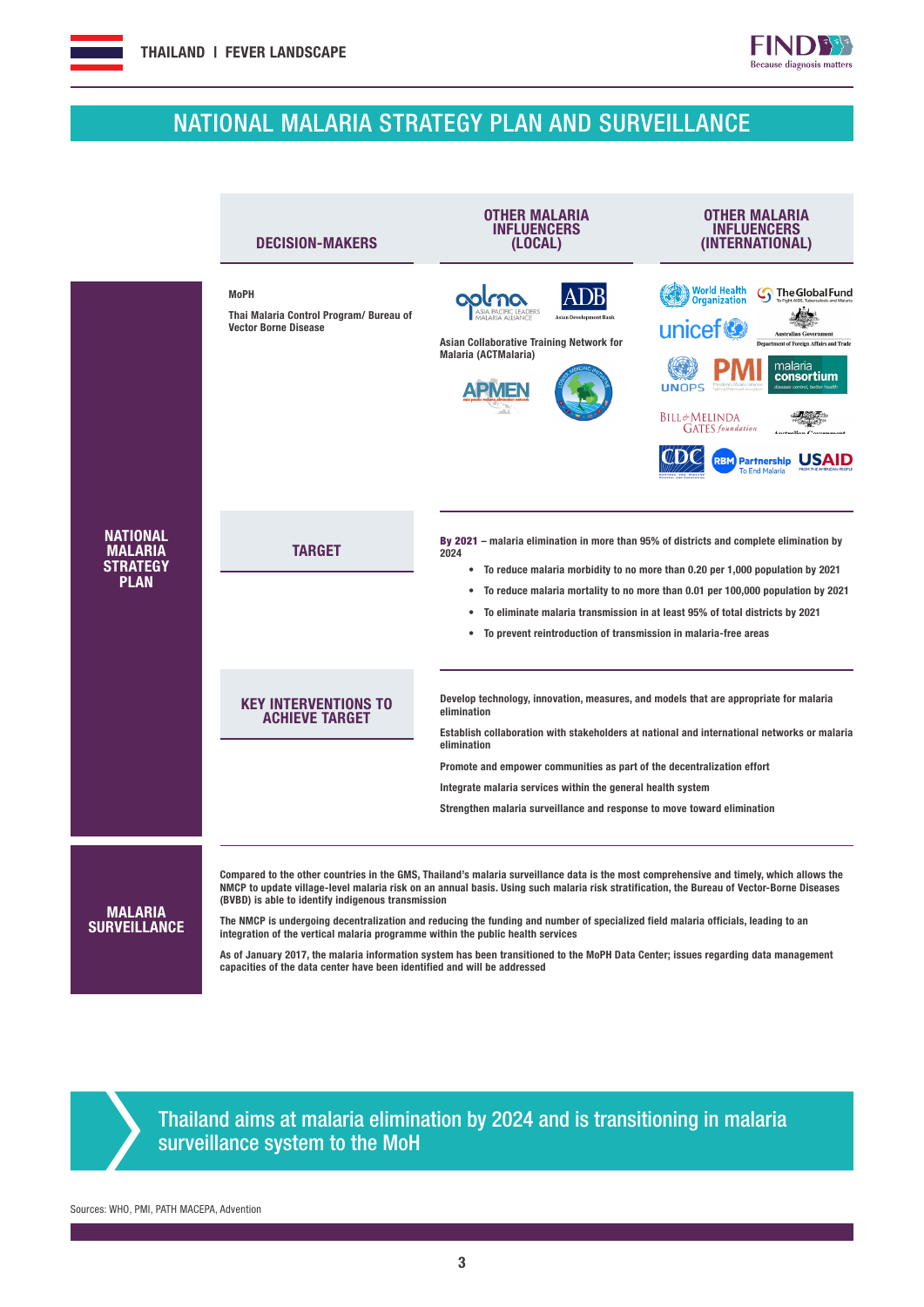

**FIND33** 

# MALARIA EPIDEMIOLOGY AND AMR LANDSCAPE IN PRIORITY COUNTRIES

|                                                            |                                                          | <b>PRIORITY COUNTRIES*</b> |                 |                  |                         |                                   |                |                 |
|------------------------------------------------------------|----------------------------------------------------------|----------------------------|-----------------|------------------|-------------------------|-----------------------------------|----------------|-----------------|
|                                                            |                                                          | $\star$<br><b>VIET NAM</b> | <b>CAMBODIA</b> | <b>S. AFRICA</b> | $\odot$<br><b>INDIA</b> | $\mathfrak{C}$<br><b>PAKISTAN</b> | <b>MYANMAR</b> | <b>THAILAND</b> |
|                                                            | Parasite prevalence<br>per 1,000 population              | <1                         |                 | <1               | <1                      | 1.7                               | $<$ 1          | $<$ 1           |
| <b>MALARIA</b><br><b>EPIDEMIOLOGICAL</b><br><b>PROFILE</b> | <b>Population living in</b><br>malaria free area         | 25.1M<br>(26%)             | 4.7M<br>(29%)   | 51M<br>(90%)     | 87.9M<br>(7%)           | 3.3M<br>(2%)                      | 21.8M<br>(40%) | 34M<br>(50%)    |
|                                                            | <b>Population living in</b><br>low transmission area     | 63.9M<br>(67%)             | 3.6M<br>(23%)   | 3.4M<br>(6%)     | 1,100M<br>(81%)         | 136.7M<br>(69%)                   | 23.6M<br>(44%) | 28.5M<br>(42%)  |
|                                                            | <b>Population living in</b><br>high transmission area    | 25.1M<br>(7%)              | 7.7M<br>(48%)   | 2.3M<br>(4% )    | 162.5M<br>(12%)         | 57M<br>(29%)                      | 8.5M<br>(16%)  | 5.4M<br>(8%)    |
|                                                            | <b>Proportion of</b><br>P. falciparum                    | 64%                        | 58%             | 90%              | 62%                     | 21%                               | 66%            | 42%             |
|                                                            | Proportion of P. vivax                                   | 35%                        | 41%             | 5%               | 37%                     | 78%                               | 34%            | 58%             |
|                                                            |                                                          |                            |                 |                  |                         |                                   |                |                 |
|                                                            | <b>Country's reported</b><br>tested cases                | 2.6M                       | 168K            | <b>56K</b>       | <b>125M</b>             | 6.5M                              | 664K           | 1.1M            |
|                                                            | <b>Country's reported</b><br>confirmed cases             | 4.5K                       | <b>36K</b>      | <b>22K</b>       | 0.8M                    | 351K                              | <b>78K</b>     | <b>8K</b>       |
| <b>MALARIA CASES</b><br><b>AND DEATH</b>                   | <b>WHO's estimated</b><br>cases                          | 5.5K                       | <b>208K</b>     | 22.5K            | 9.6M                    | 956K                              | <b>240K</b>    | 52K             |
|                                                            | <b>Country's reported</b><br>deaths                      | 6                          | 1               | 301              | 0.2K                    | 113                               | 37             | 33              |
|                                                            | <b>WHO's estimated</b><br>deaths                         | 9                          | 345             | 274              | 16.7K                   | 805                               | 490            | <50             |
|                                                            |                                                          |                            |                 |                  |                         |                                   |                |                 |
| <b>AMR</b><br><b>LANDSCAPE</b>                             | Average DDD**/person<br>in 2015<br>(Avg in LMICs is 4.9) | 11.5                       |                 | 9.2              | 4.9                     | 7.1                               |                | 6.7             |
|                                                            | <b>Endorsement of the</b><br><b>AMR National Plan</b>    | 2013                       | 2014            | 2014             | 2017                    | 2017                              | 2017           | 2016            |

Notes: (\*) Last available year; (\*\*) Defined Daily Dose allowing for cross-country comparison. Sources: WHO, World Bank, GF, interviews, Advention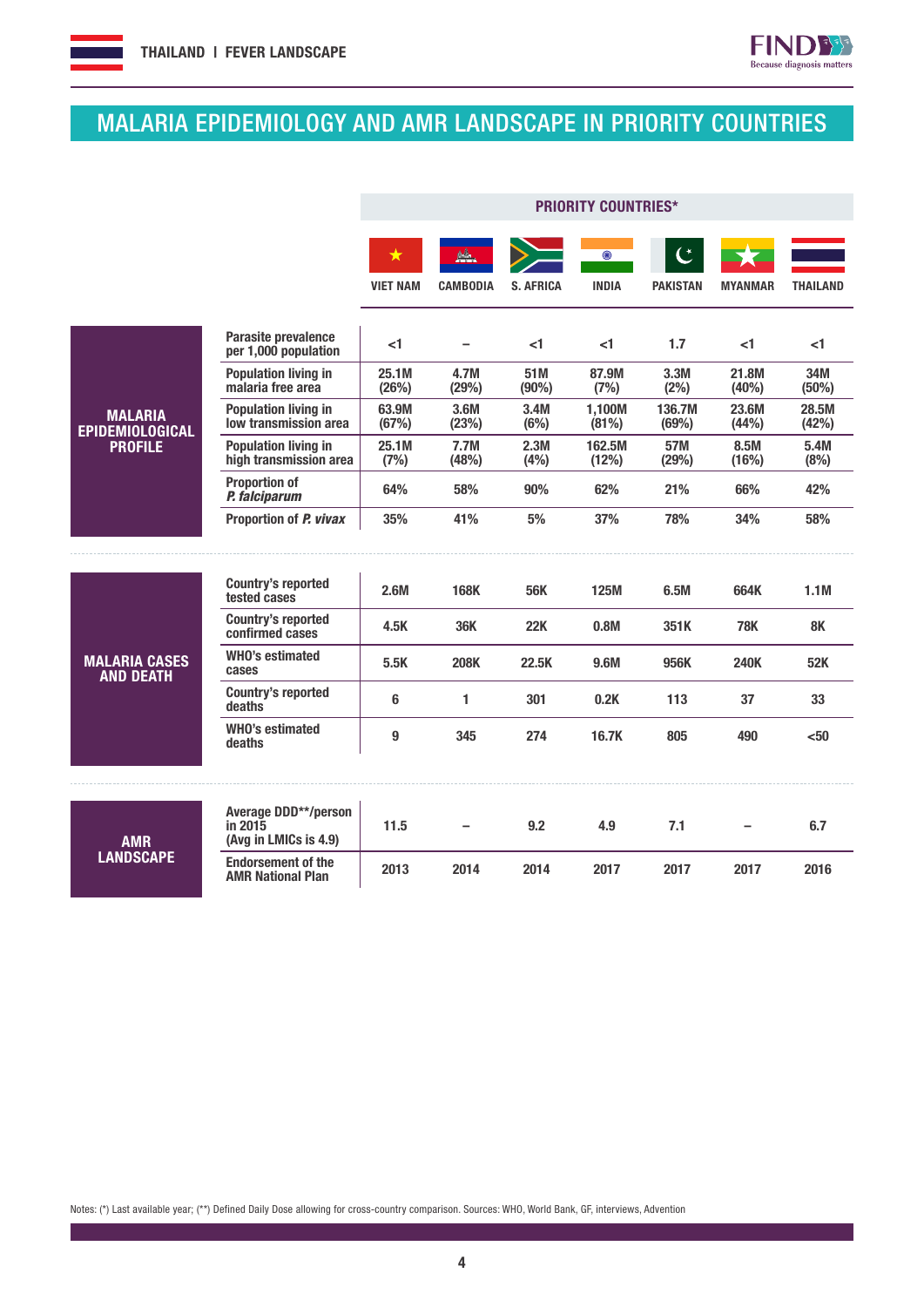



# OTHER INFECTIOUS DISEASES CAUSING FEVER

|                                                                    | Œ<br><b>ENDEMICITY</b>                                                                          | <b>SURVEILLANCE</b><br><b>SYSTEMS</b>                                                                 | <b>CASES</b><br>G<br><b>PER YEAR*</b> | <b>INTEREST</b><br><b>FOR AN RDT</b>                                                              |
|--------------------------------------------------------------------|-------------------------------------------------------------------------------------------------|-------------------------------------------------------------------------------------------------------|---------------------------------------|---------------------------------------------------------------------------------------------------|
| <b>Dengue</b><br>Dengue virus                                      | <b>Endemic in all regions</b>                                                                   | <b>National detection</b><br>programme with<br>referent laboratories in<br>each regions               | >50K                                  | <b>Strong demand for</b><br>an RDT targeting a<br>common pathogen                                 |
| Chikungunya<br>Chikungunya virus                                   | <b>Endemic in all states,</b><br>most cases are in the<br><b>Southern and Central</b><br>region | <b>National detection</b><br>programme with<br>referent laboratories in<br>each regions               | $-4K$                                 | <b>Moderate for an RDT</b><br>as not on the notifiable<br>disease's list but case<br>load is high |
| <b>Zika</b><br>Zika virus                                          | <b>Endemic in all regions</b>                                                                   | No formal surveillance<br>system, referral of<br>clinical diagnoses to<br>regions authorities         | >0.2K                                 | <b>Moderate demand for</b><br>an RDT as reported<br>case load is low                              |
| <b>Melioidosis</b><br><b>Burkholderia</b><br>pseudomallei bacteria | <b>Endemic in all states,</b><br>most cases are in the<br>Northern region                       | No formal surveillance<br>system, referral of<br>clinical diagnoses to<br>regions authorities         | ~23K                                  | <b>Moderate for an RDT</b><br>as not on the notifiable<br>disease's list but case<br>load is high |
| <b>Leptospirosis</b><br>Leptospira genus<br>bacteria               | <b>Endemic in all states,</b><br>most cases are in<br>the Southern and<br>Northeastern region   | No formal surveillance<br>system, referral of<br>~23K<br>clinical diagnoses to<br>regions authorities |                                       | <b>Moderate for an RDT</b><br>as not on the notifiable<br>disease's list but case<br>load is high |
| <b>Scrub typhus</b><br>Orientia tsutsugamushi<br>bacteria          | <b>Endemic in all regions</b>                                                                   | <b>National detection</b><br>programme with<br>referent laboratories in<br>each regions               | >9K                                   | <b>Strong demand for an</b><br><b>RDT targetinga proven</b><br>endemic pathogen                   |
| <b>Murine typhus</b><br>Rickettsia typhi<br>bacteria               | <b>Local transmission</b><br>confirmed, possibly<br>endemic, lack of data                       | No formal surveillance<br>n.a.<br>system                                                              |                                       | Low demand for an<br>RDT as the pathogen's<br>endemicity is<br>uncertain                          |

A wide range of infectious pathogens causing febrile illnesses are endemic in **Thailand** 

5 out 8 pathogens listed would make good use of an RDT

Note: (\*) Best data available, reported data. Sources: MoPH, CDC, Advention